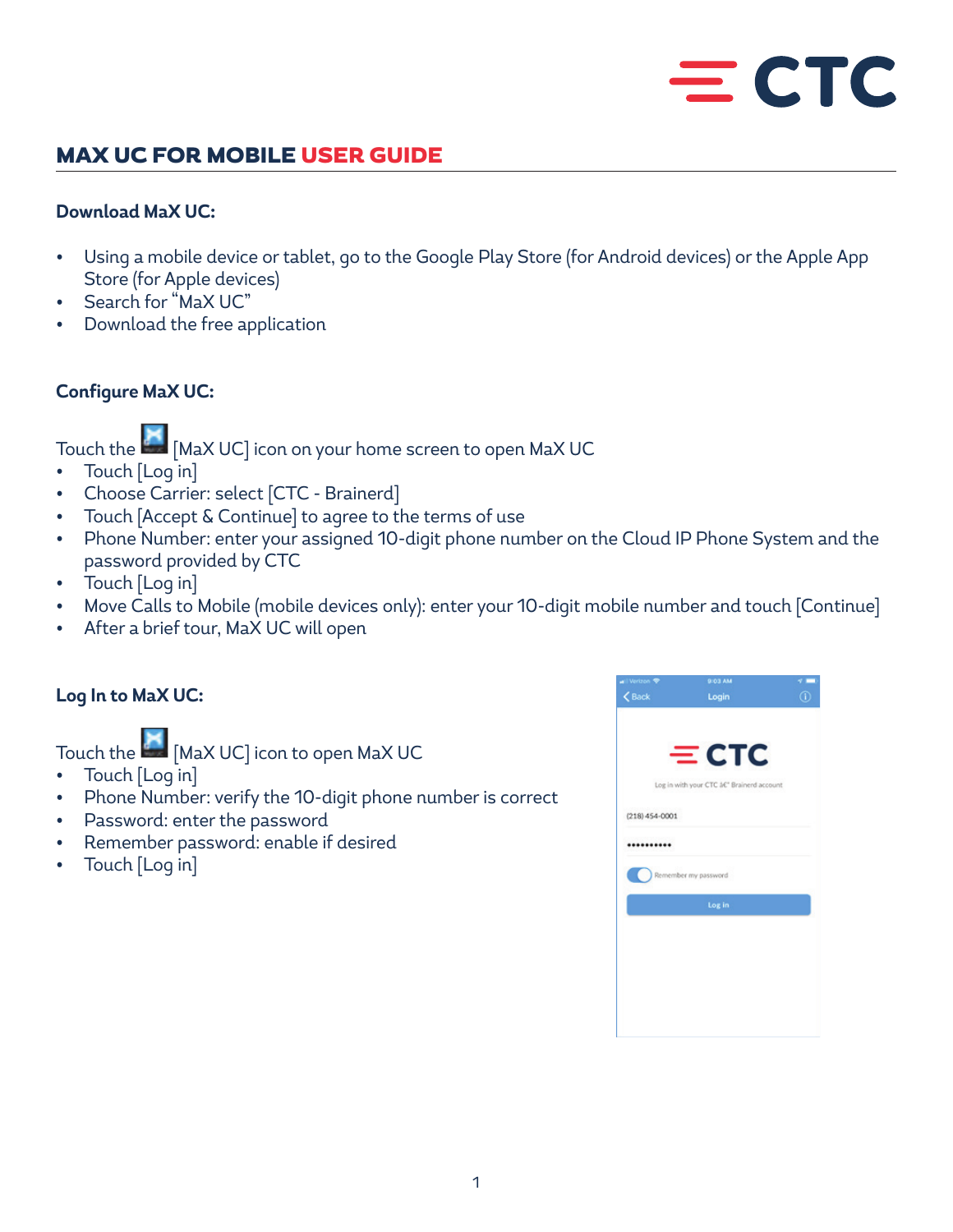# MAX UC FOR MOBILE USER GUIDE

## **Contacts**

Touch the [Contacts] menu icon in the bottom-left corner of the screen to view all users of your company's phone system, along with contacts saved on the mobile device, if desired.

- Presence of desk phone users displays as "On the Phone" when on the phone (only when logged into MaX UC).
- Presence of other MaX UC Desktop or MaX UC Mobile users displays as "Online", "Offline" or "Busy".
- Touch a name in the list to view contact details, mark the contact as a Favorite **1** (upper right), or to call, send a chat message, or to SMS the contact

Note: SMS will utilize your cell service to send a message, displaying your cell number, additional charges may apply from your cellular carrier).

## **Call History and Messages**

Touch the Phone] menu icon in the bottom-center of the screen. Touch one of these options at the top of the screen to view:

- [Call History] lists calls that were outbound  $\mathbb{C}$ , inbound  $\mathbb{C}$ , and missed  $\mathbb{C}$ calls. Touch a name or phone number to dial the number with MaX UC
- [Voicemail] View and manage voice mail messages. Touch a message to open it and then touch  $\blacksquare$  [Play]. Touch  $\blacksquare$  [More] and select [Delete message] to delete.

### **Make a Phone Call:**

|  | Touch the Phone   [Phone] menu icon in the bottom-center of the screen. Touch |  |
|--|-------------------------------------------------------------------------------|--|
|  | [Dialer] to open the dialer keypad.                                           |  |

• Dial the [7 or 10-digit phone number] and touch [Call] to place the call

Note: MaX UC cannot be used for 911 emergency calling. When installed on a smartphone, MaX UC will route the 911 call through the cellular phone network. On a tablet, MaX UC will notify the user that 911 calls cannot be completed.







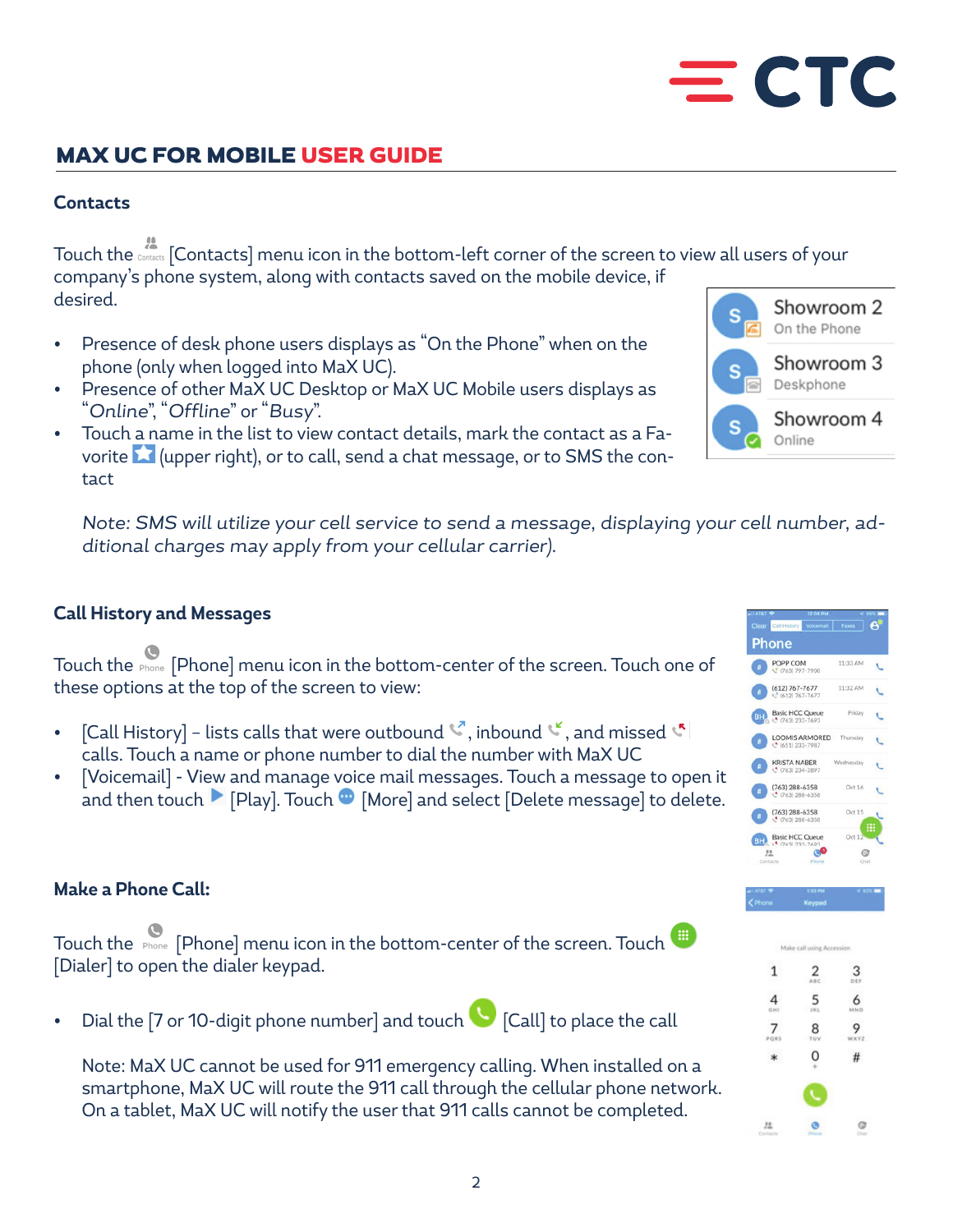# $=$  CTC

# MAX UC FOR MOBILE USER GUIDE

# **Receive a Phone Call:**

- MaX UC must be active in order for inbound calls to ring the mobile device
- When an incoming call is received, MaX UC will display the calling party's telephone number and name when available
- Touch [Accept] to answer the call
- Touch [Decline] to decline the call
	- o Declined calls are routed according to the line's Call Manager settings, most commonly to the line's voice mail box on the Phone System

# **Pull Call using MaX UC Mobile**

- To pull an active call from your desk phone or MaX UC Desktop to MaX UC Mobile:
	- o Touch "Call available to pull" message that is displayed at the bottom of the screen phone icon to pull the call to MaX UC Mobile
	- o Touch phone icon to pull the call to MaX UC Mobile

# **In-Call Options:**

While a call is in progress, the following options are available:

- Mute: mutes your voice
- Keypad: opens dial pad
- Speaker: places call on speakerphone Hold: places caller on hold
- Favorites: open a list of contacts you have designated as Favorites (if any). Touch and drag a contact onto the left side of the screen to add them to the call.
- Add/Transfer: dial another number to add another party to the call or transfer caller to another number

More: touch [Switch] and then touch one of the following options to push the call to either:

- o This device (cell) (e.g., if WiFi connection is poor or when leaving a cellular data coverage area). MaX UC will place the call on Hold while it dials the cellular phone number of the mobile device. When the cellular call is answered, the conversation continues via the cellular connection. The Switch option
	- appears while In-Call when the "Cellular Number" field is populated with a 10-digit phone number in the Settings menu.
- o Another Device: will ring all numbers configured in Settings My Phones. When the call is answered, the conversation continues on the answered device.
- End Call: touch phone icon to hang up call